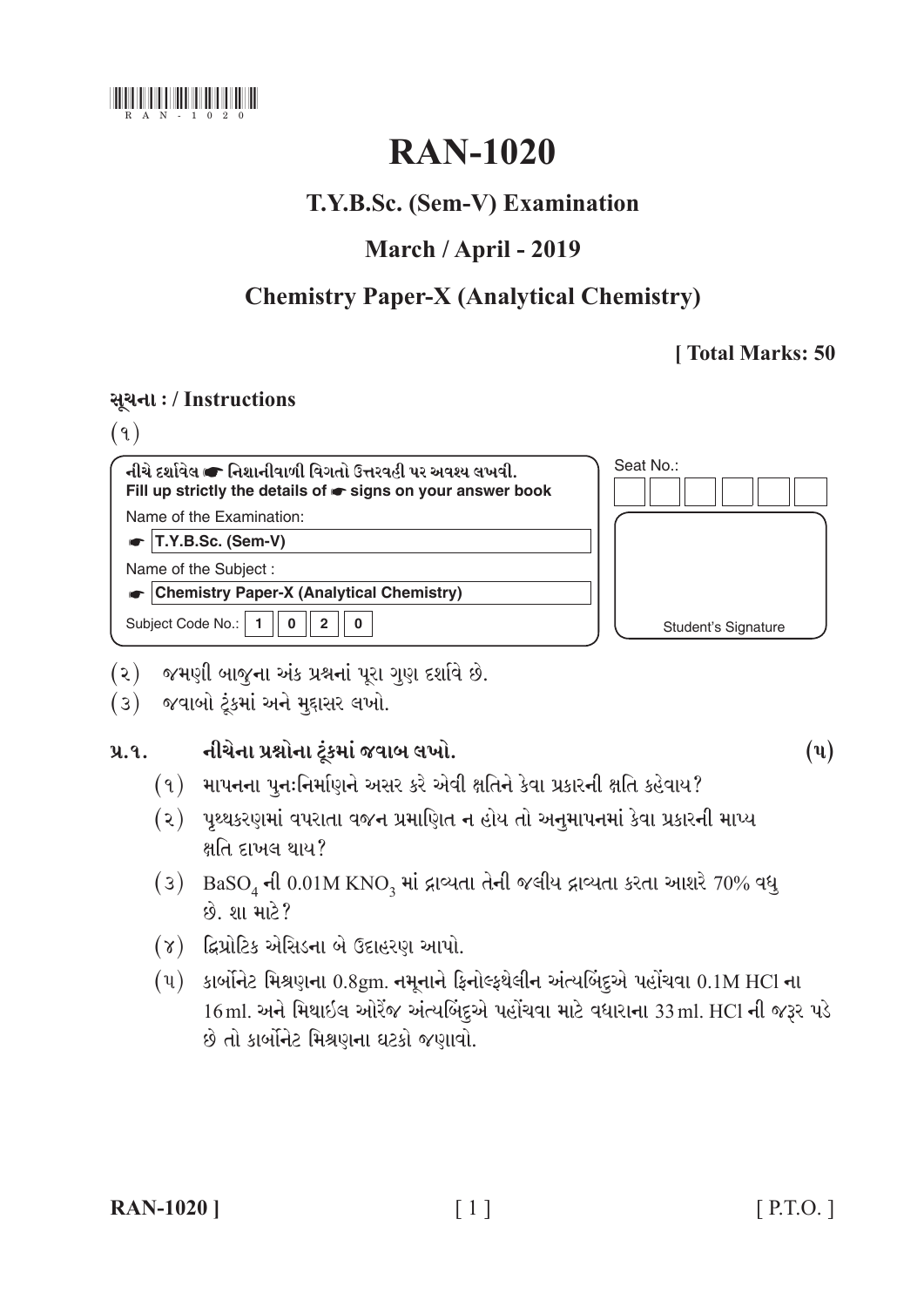#### નીચેના પ્રશ્નોમાંથી ત્રણના જવાબ લખો.  $9.2.$

- (૧) પધ્ધતિની ક્ષતિ ઘટાડવાની પ્રાયોગિક રીતો સવિસ્તાર સમજાવો.
- (૨) તફાવત સ્પષ્ટ કરો: (૧) માપ્ય અને અમાપ્ય ક્ષતિ (૨) ચોકસાઇ અને પુનઃનિર્માણ.
- (૩) સાધનીય પધ્ધતિનું વર્ગીકરણ આપો. આ પધ્ધતિના ફાયદા અને ગેરફાયદા વર્ણવો.
- એક વિદ્યાર્થીને NaOH નું દ્રાવણ પ્રમાણિત કરતા નીચેના પરિણામો મળ્યા.  $(\lambda)$  $0.0902, 0.0884, 0.0886, 0.1000$ . આ પરિણામોના જુથ માટે  $(9)$  મધ્યક  $(2)$  મધ્યસ્થ  $(3)$  વિસ્તાર અને  $(8)$  પ્રમાણિત વિચલન ગણો.
- (૫) પરિણામોના જૂથમાંથી શંકાશીલ પરીણામોની અસ્વીકૃતિ માટે સરેરાશ વિચલન પર આધારિત નિયમો સમજાવો.

#### નીચેના પ્રશ્નોમાંથી ત્રણના જવાબ લખો.  $9.3.$

- $(9)$  CaC<sub>2</sub>O<sub>4</sub>.H<sub>2</sub>O અને MgC<sub>2</sub>O<sub>4</sub>.2H<sub>2</sub>O ના તાપ આલેખની આકૃતિ આપો અને તેમની વચ્ચેનો તકાવત સ્પષ્ટ કરો.
- $(3)$  'અવક્ષેપના કણોનું જુદુ જુદુ કદ દ્રાવ્યતા અને અધિદ્રાવ્યતાના તફાવત પર આધાર રાખે છે' અધિસંતપ્તિ વક્ર વડે સમજાવો.
- (3) ભારમાપક પૃથ્થકરણમાં સમાંગ દ્રાવણમાંથી અવક્ષેપનની ઉપયોગિતા ઉદાહરણ આપી સમજાવો
- $(\gamma)$  Ag<sub>2</sub>CrO<sub>4</sub> ની (i) શુદ્ધ પાણીમાં અને (ii) 0.01M AgNO<sub>3</sub> માં મોલર દ્રાવ્યતા ગણો.  $(Ag_2CrO_4 \text{ el } K_{\text{sn}} = 1.7 \times 10^{-12})$
- (૫) સહઅવક્ષેપન અને પશ્ચાદ્ અવક્ષેપનની વ્યાખ્યા આપો. અને સહઅવક્ષેપનના પ્રકારો સમજાવો.

#### નીચેના પ્રશ્નોમાંથી ત્રણના જવાબ લખો.  $9.8.$

- $(9)$  નિર્બળ દ્વિબેઝિક એસિડ H<sub>2</sub>B ના NaOH વડે કરવામાં આવતા અનુમાપન દરમ્યાન NaHB ના દ્રાવણનું pH શોધવાનું સૂત્ર સાધિત કરો.
- (૨) સંકિર્ણમિતિય અનુમાપનમાં માસ્કીંગ. ડીમાસ્કીંગ અને ગતિજ માસ્કીંગની ઉપયોગિતા યોગ્ય ઉદાહરણ આપી સમજાવો.
- $(3)$  50 ml. 0.1 M નિર્બળ દ્વિબેઝિક એસિડ H<sub>2</sub>B નું અનુમાપન 0.1 M NaOH વડે કરવામાં આવે તો દ્રાવણનું (i) 30ml અને (ii) 60ml NaOH નું દ્રાવણ ઉમેર્યા પછી pH ગણો. (H<sub>2</sub>B માટે Ka<sub>1</sub> =  $1 \times 10^{-3}$ , Ka<sub>2</sub> =  $1 \times 10^{-7}$ )
- (૪) 'અસરકારક સ્થિરતા અચળાંક' દ્રાવણની pH અસરના સંદર્ભમાં સમજાવો અને સંક્રિણીમેતિય અનુમાપનમાં તેની ઉપયોગિતા આપો.
- (૫) ધાતુ આયન સૂચકની ક્રિયાવિધિ યોગ્ય ઉદાહરણ આપી સમજાવો.

### **RAN-1020** ]

[Contd.]

### $\mathbf{q}$

 $q_{\mathbf{u}}$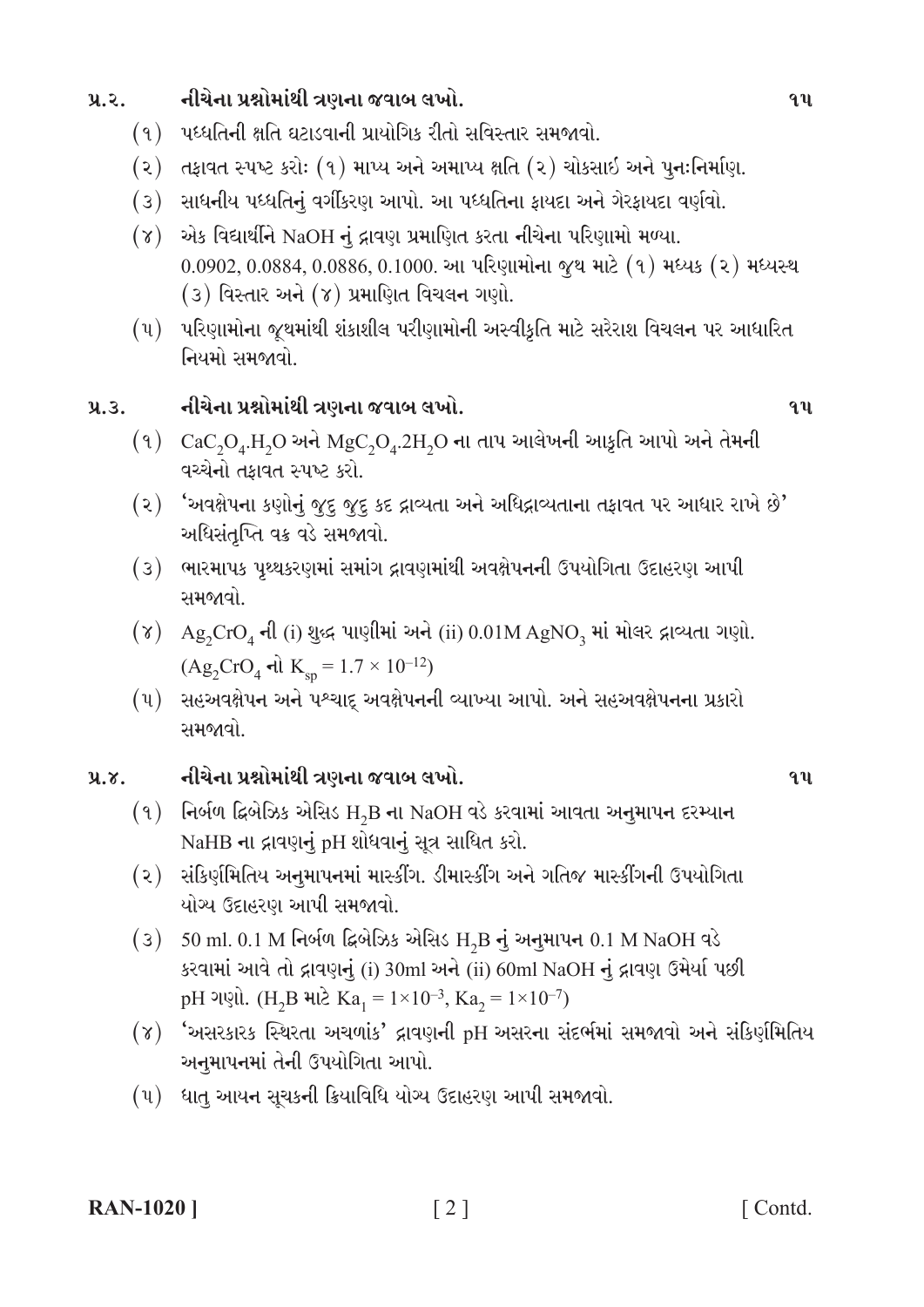### **ENGLISH VERSION**

### **Instructions:**

- (1) As per the instruction No.1 of page No.1.
- (2) Figures to the right indicate full marks of the question.
- (3) Write the answers briefly and to the point.

### **Q.1. Answer the following questions in brief: (5)**

- (1) What is the type of error called that affect the precision of measurement?
- (2) Which type of determinate error is introduced in titration when weights used in analysis are not calibrated?
- (3) The solubility of BaSO<sub>4</sub> in 0.01M KNO<sub>3</sub> is greater about 70% than its solubility in water. Why?
- (4) Give two examples of diprotic acid.
- (5) 0.8 gm. Sample of carbonate mixture required 16ml. 0.1M HCl to reach the phenolphthalein end point and additional 33ml HCl is required to reach methyl orange end point. Give components of the carbonate mixture.

### **Q.2. Write any three answers of the following. (15)**

- (1) Explain the experimental methods to minimize methodic errors.
- (2) Differentiate clearly between: (i) determinate and indeterminate errors (ii) accuracy and precision.
- (3) Give classification of instrumental methods. Describe advantages and disadvantages of these methods.
- (4) A student standardized a solution of NaOH and found the following results: 0.0902, 0.0884, 0.0886, 0.1000. Calculate

 (i) Mean (ii) Median (iii) Range and (iv) Standard deviation for the set of results.

(5) Explain the rules for the rejection of doubtful result from the set of results that are based on average deviation.

### **Q.3. Write any three answers of the following. (15)**

- 
- (1) Draw thermo grams of  $CaC_2O_4$ . H<sub>2</sub>O and MgC<sub>2</sub>O<sub>4</sub>. 2H<sub>2</sub>O. Clarify the difference between them.
- (2) 'The variation in particle size of the precipitates depends upon the difference between solubility and super solubility' explain with super saturation curve.
- (3) Explain the application of precipitation from homogeneous solution in gravimetric analysis with illustration.